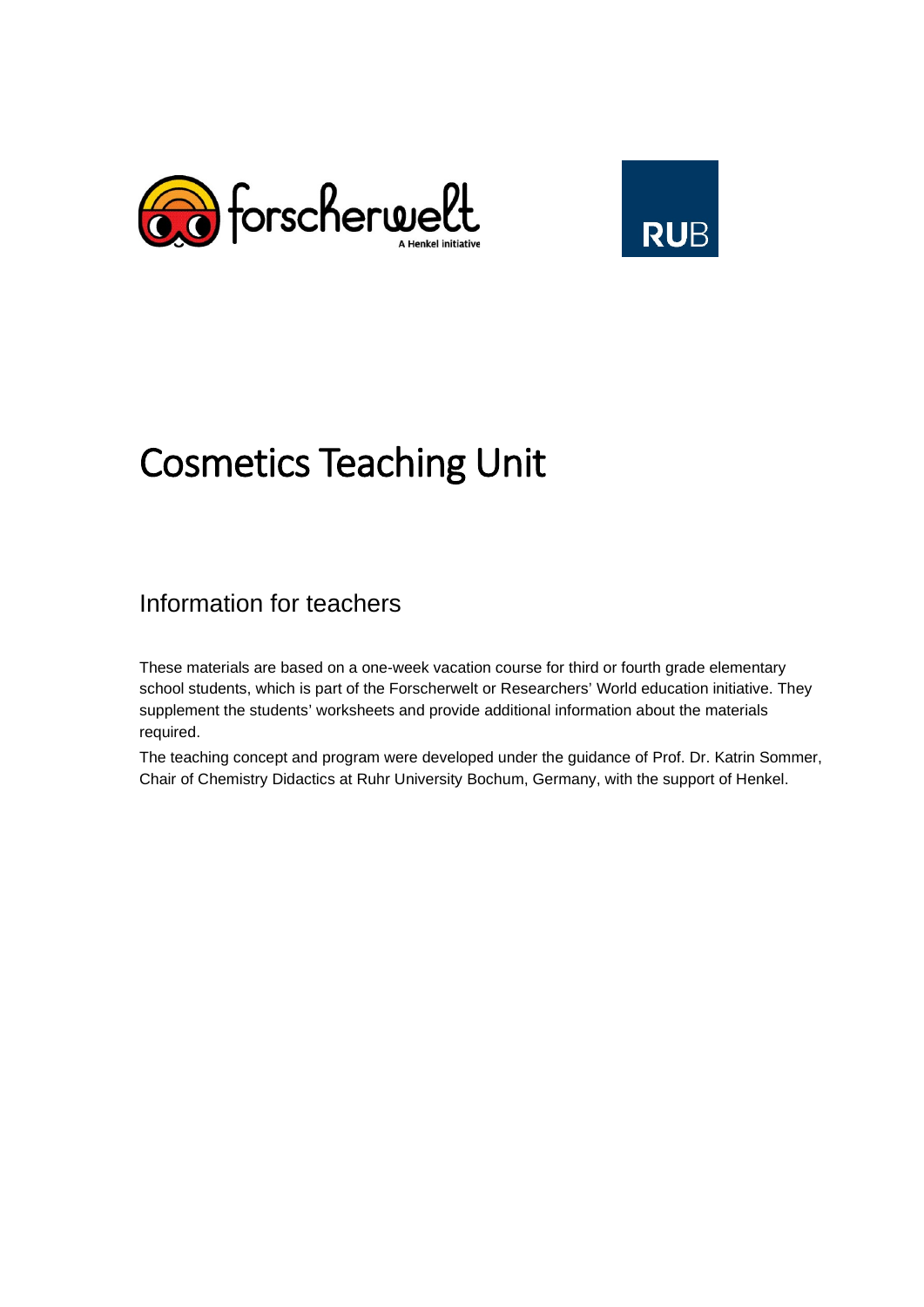![](_page_1_Picture_0.jpeg)

![](_page_1_Picture_1.jpeg)

# Cosmetics Teaching Unit

Suitable for approx. 9 double periods

In the Forscherwelt or Research World education initiative, elementary school students can become mini-researchers and conduct scientific experiments. In the process, they learn basic scientific methods that they can use to solve research assignments.

Body care products such as shampoo and toothpaste are an integral part of children's everyday life. But what is actually in these products? Why are they important, what effect do they have and how are they made? These are just a few of the questions that will be investigated during this teaching unit.

The focus of the teaching unit is on basic scientific methods. These include a systematic approach, precise observation, documentation of the results and finally evaluation of the results in conjunction with the question: "What do the things we have found out and observed tell us – did the experiment help us to answer our initial research question?"

The Cosmetics topic is divided into three areas:

![](_page_1_Picture_9.jpeg)

### Teaching unit modules

- Lesson 1 Dental and oral hygiene detecting the presence of acids
- Lesson 2 Dental and oral hygiene effect of acid
- Lesson 3 Dental and oral hygiene protecting our teeth with toothpaste
- Lesson 4 Skin care structure of the skin and the effect of cream
- Lesson 5 Skin care investigating the properties of water and oil
- Lesson 6 Skin care making your own cream
- Lesson 7 Hair care degreasing effect of shampoo
- Lesson 8 Hair care viscosity of shampoo
- Lesson 9 Hair care stability of hair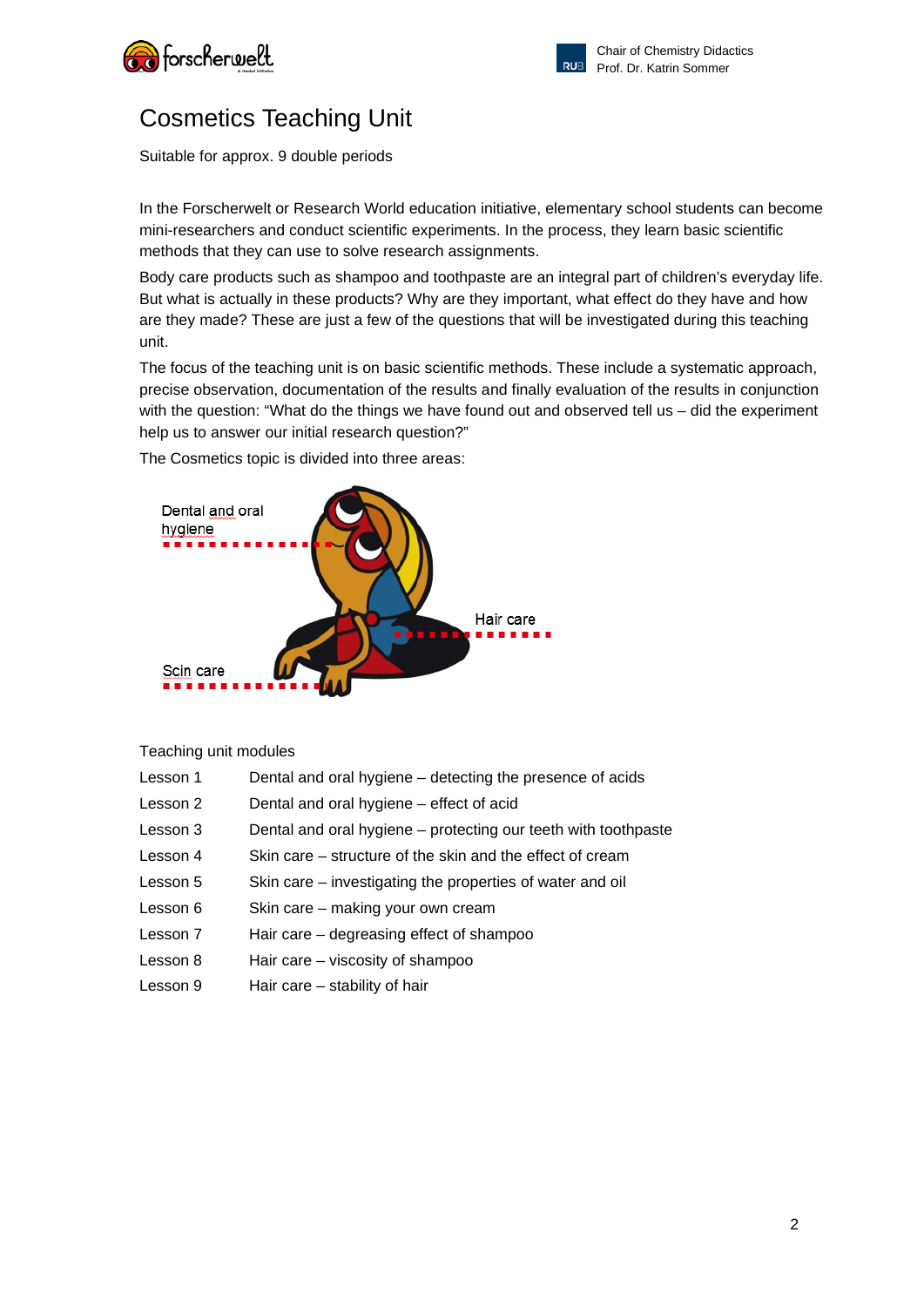![](_page_2_Picture_0.jpeg)

![](_page_2_Picture_1.jpeg)

# Dental and oral hygiene

![](_page_2_Picture_4.jpeg)

Cleaning our teeth is part of our everyday routine and we should do so at least twice a day. In the first part of this lesson, the students will learn why we should clean our teeth regularly and thoroughly and how toothpaste helps us to keep our teeth healthy. The key questions below will guide us through the lessons:

- How do cavities (holes) form in our teeth?
- Why do we need to clean our teeth?
- Why do we use toothpaste to do so?
- Which ingredients in toothpaste help to both clean our teeth and to protect them from decay?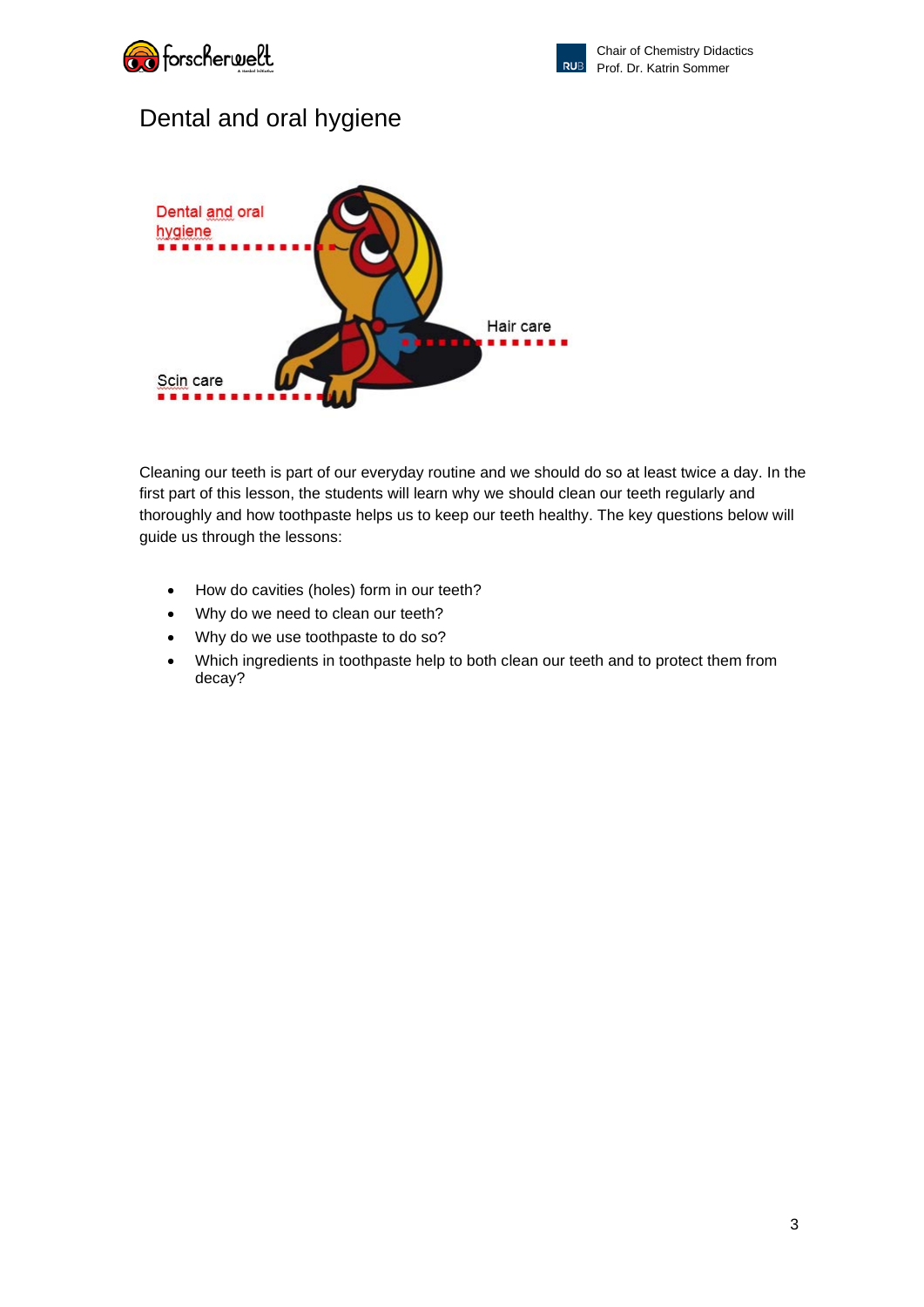![](_page_3_Picture_0.jpeg)

![](_page_3_Picture_1.jpeg)

# Lesson 1: Detecting the presence of acids

### Class discussion to introduce the topic

The lesson can be started by taking the students on a journey back through time to ancient Egypt. A picture of a stern-looking pharaoh can be shown and the students can then be asked why he is not smiling. A classroom discussion can lead them to conclude that dental hygiene in the past was not as good as it is today. For this reason, the pharaohs – like many other people back then – probably had bad teeth.

However, dental care did exist in the past. Like many of today's products, toothpaste wasn't invented on a single day but over a long period of time. In ancient Egypt, "tooth powder" was used to clean teeth. Depending on where they lived, the Egyptians used crushed seashells, corals from the sea or eggshells. This plays a part in the third lesson on this topic.

After introducing the topic, we look at the cause of caries. The students often have a misconception about this: they think that sugar is directly responsible for caries. However, this is not the case: bacteria in the mouth excrete acid as a metabolic product, which subsequently damages the tooth enamel. This can then lead to caries (tooth decay). It is explained to the students that bacteria "eat," process the sugar and a new substance is produced: an acid. This is called "metabolism." Humans are similar: they eat food, digest it and excrete the unusable leftovers.

► Good dental hygiene protects our health because bad teeth may cause other diseases. ► What's more: healthy teeth are attractive ► Dental hygiene protects your health – and gives you a dazzling smile!

### **Detecting the presence of acids (Worksheet 1)**

### **How can we see whether a liquid is acidic?**

The first few experiments focus at a phenomenological level on what an acid is. The students are introduced to indicator paper/strips that they can use to test whether or not a liquid is acidic. The concept of acids and bases is deliberately not addressed at this point.

The assignment is to use the indicator to investigate liquids with different acidities: tap water, household vinegar, lemon juice, lemonade and other beverages. For this experiment, each group needs test tubes and simple indicator paper. The results are subsequently compiled on the chalkboard and discussed.

When they evaluate the measurement results, the students are required to transfer their learning: 1. They see a change in color on the indicator paper. 2. Using a color scale on the indicator packaging, they assign a figure to the color. 3. In the final step, they put the liquids in order of acidity using the information that the lower the figure, the more acidic the liquid.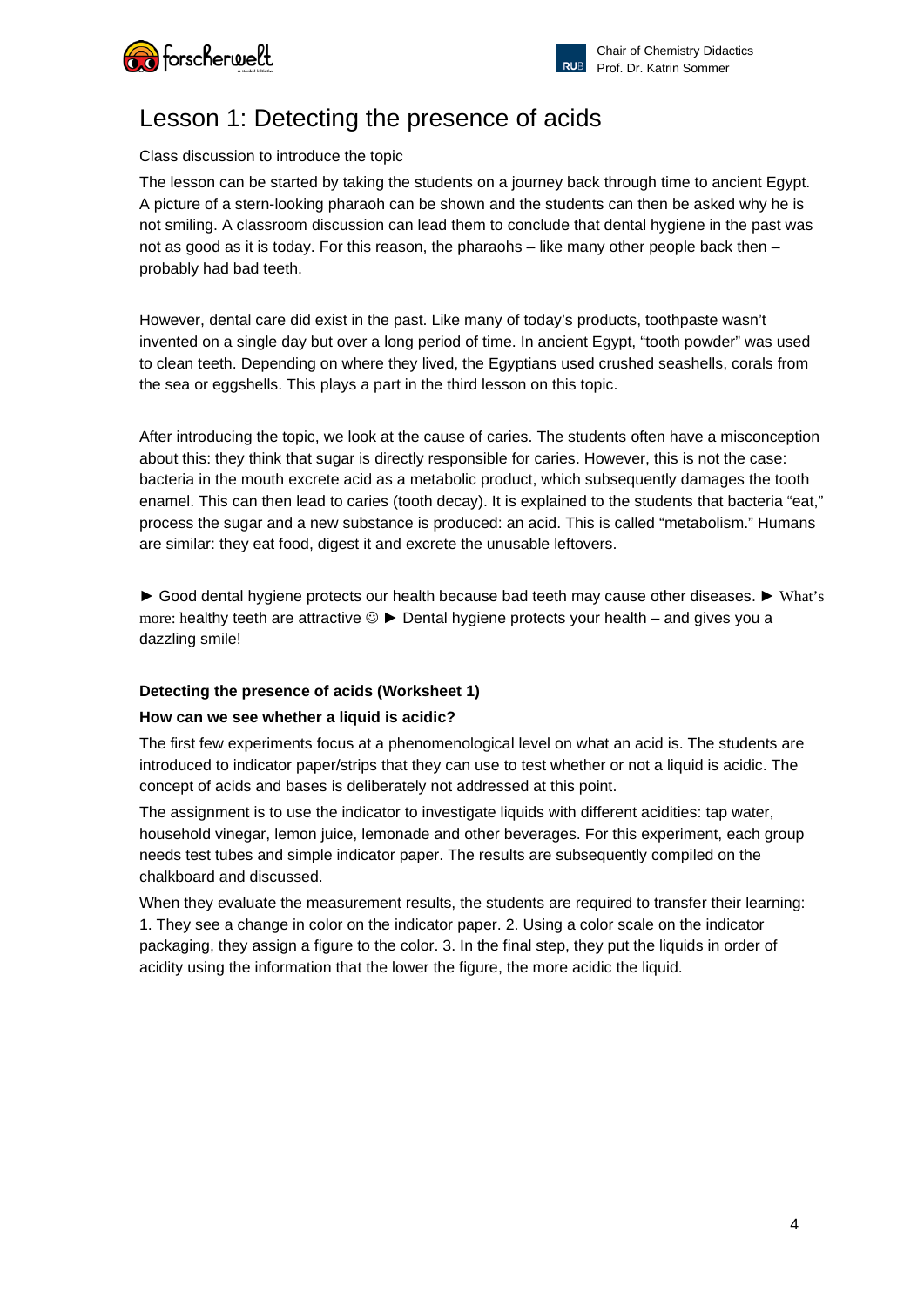![](_page_4_Picture_0.jpeg)

![](_page_4_Picture_1.jpeg)

# Lesson 2: Effect of acid

In the previous lesson, the students learned how to detect the presence of acids. The next step is to examine more closely the effect of acids on substances that contain calcium, since the teeth also contain acid-soluble calcium compounds.

One acid-soluble calcium compound, for example, is lime (calcium carbonate). Lime is also a component of eggshells. Eggshells are therefore used in the experiments below as a model substance for teeth.

The term "model substance" should be explained in the introductory discussion: model substances are substances or materials used as a substitute in investigations if experiments on the actual object under investigation are not possible. To relate this to the current situation: in the following experiment, you cannot remove your own teeth and examine them in a test tube.

# **What effect does acid have on the eggshell? (Worksheet 2)**

# **Materials needed for each group of two**

- Piece of eggshell
- Approx. 50 ml (2 fl. oz.) household vinegar
- Small beaker

![](_page_4_Picture_12.jpeg)

We also need scales that are as accurate as possible (to 0.00 q).

# **Instructions**

- 1. Weigh your eggshell and make a note of its weight.
- 2. Put a piece of eggshell into a small beaker and add enough household vinegar to cover the eggshell completely. Wait for 15 minutes.
- 3. Carefully dry off the eggshell before drying it with a hairdryer and then weigh it again.
- 4. Calculate the difference between the first and second times that you weighed the eggshell. TIP: To find the difference, you need to subtract one number from another.
- 5. Write down what the acid does to the eggshell.

We also use a simple digital microscope connected to a computer by USB cable. This is used to produce a highly magnified image of an eggshell before and after it was placed in vinegar.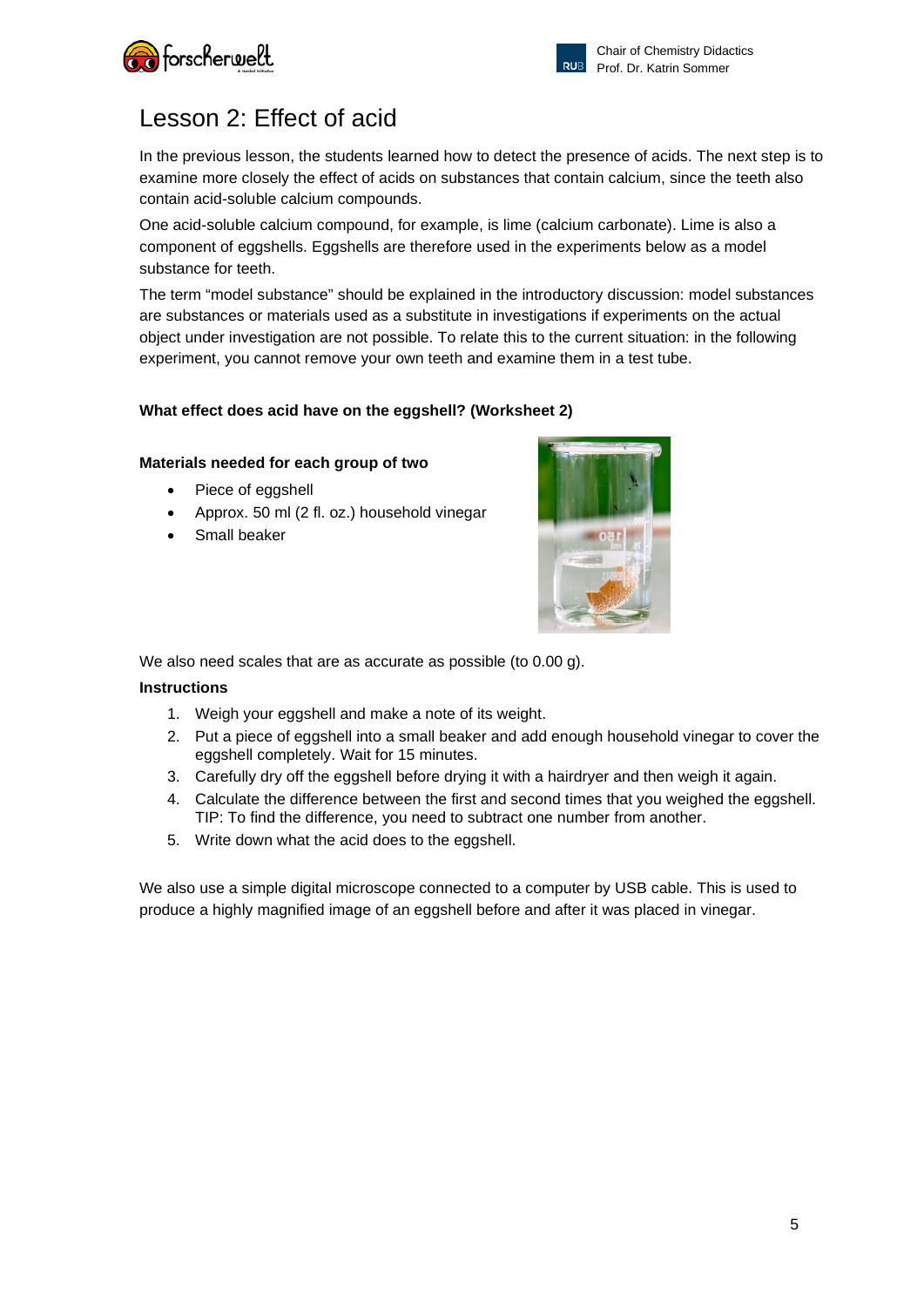![](_page_5_Picture_0.jpeg)

# Lesson 3: Protecting our teeth with toothpaste

The students have seen that acid attacks the calcium-containing eggshells. In a classroom discussion, the results of the model experiment should now be linked to the effect of acids on calcium-containing teeth. The model experiment suggests that acids attack teeth and cause cavities (caries).

The students know that caries can be prevented by regularly cleaning your teeth with toothpaste. But how exactly does toothpaste work?

Toothpaste contains two important components that are responsible for protecting our teeth: firstly fluoride, which protects tooth enamel, and secondly abrasive particles that help the toothbrush to remove food and plaque from the teeth.

# **How can you show that toothpaste protects your teeth from acid? (Worksheet 3)**

Before the instructions for the experiment are handed out, the students should suggest how the question could be answered. The experiment can be conducted as an open assignment in which it is left up to the students to decide whether they want to develop their own procedure or follow the model solution. The approach depends on the amount of time available.

# **Materials needed for each group of two**

- 1 eggshell
- Toothpaste
- Beaker/container for the egg
- Household vinegar

### **Default solution**

- 1. Divide your eggshell into two halves by drawing a line in the center.
- 2. Rub toothpaste into one side and wait for three minutes.
- 3. Carefully remove the toothpaste with a piece of paper towel.
- 4. Put the egg carefully into the beaker and add enough vinegar to completely cover the eggshell.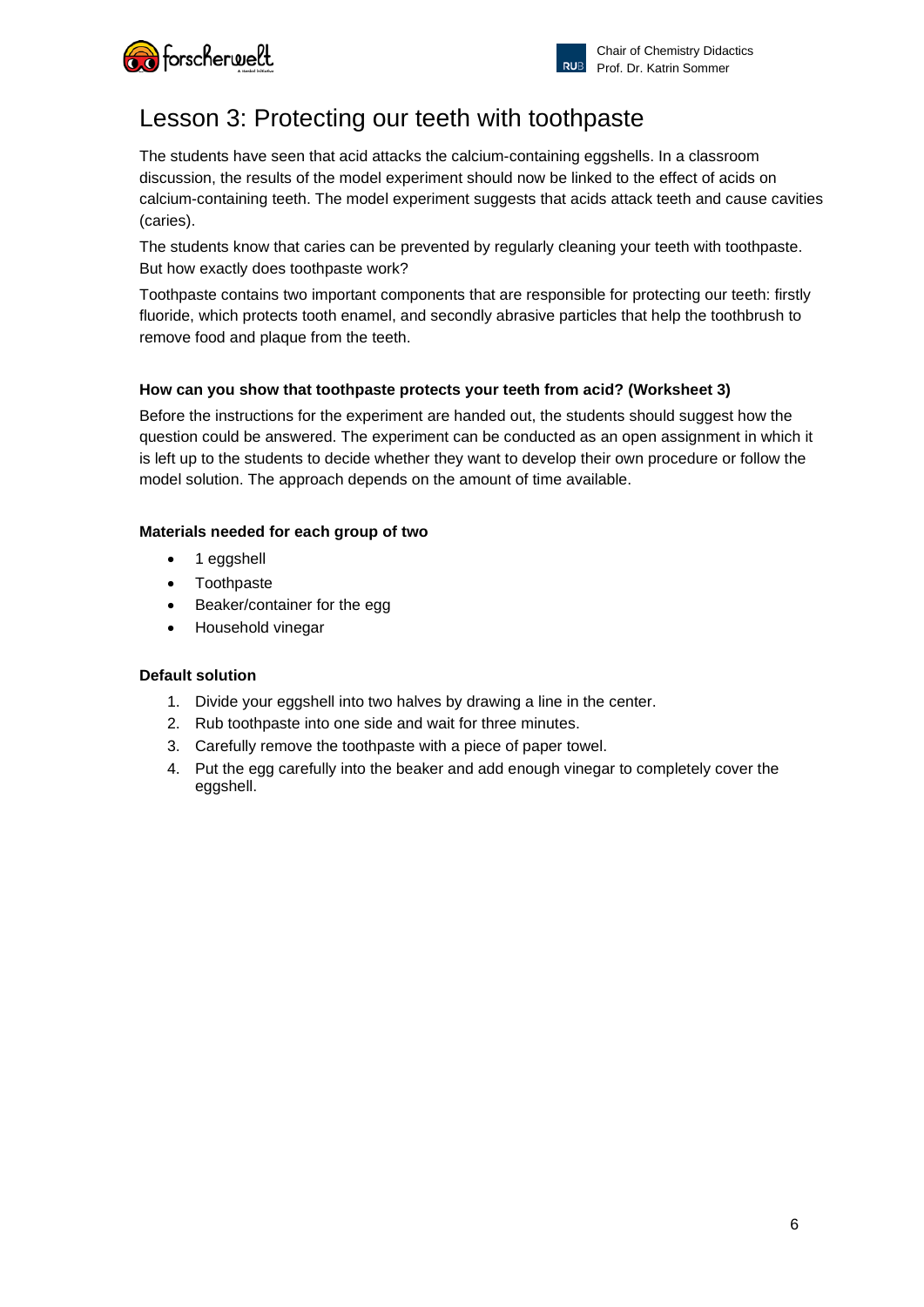![](_page_6_Picture_0.jpeg)

![](_page_6_Picture_1.jpeg)

# **Which substances in toothpaste help to remove food and plaque from your teeth? (Worksheet 4)**

To answer the question, test whether a coin can be cleaned using toothpaste, tooth salt (or table salt), lime or detergent.

# **Materials needed for each group of four**

- 4 dirty coins
- Thin cleaning cloths
- Toothpaste
- **Detergent**
- **Salt**

.

• Lime (calcium carbonate)

# **Experiment instructions**

Work in a group of four. Each student receives a different "cleaning agent."

- 1. Put a small amount of your cleaning agent onto a damp cloth and rub it onto the coin for 10 minutes.
- 2. Compare your coin with the coins cleaned by the others in your group.
- 3. What cleaned the coins best and what wasn't as good?
- 4. Make a note of the order.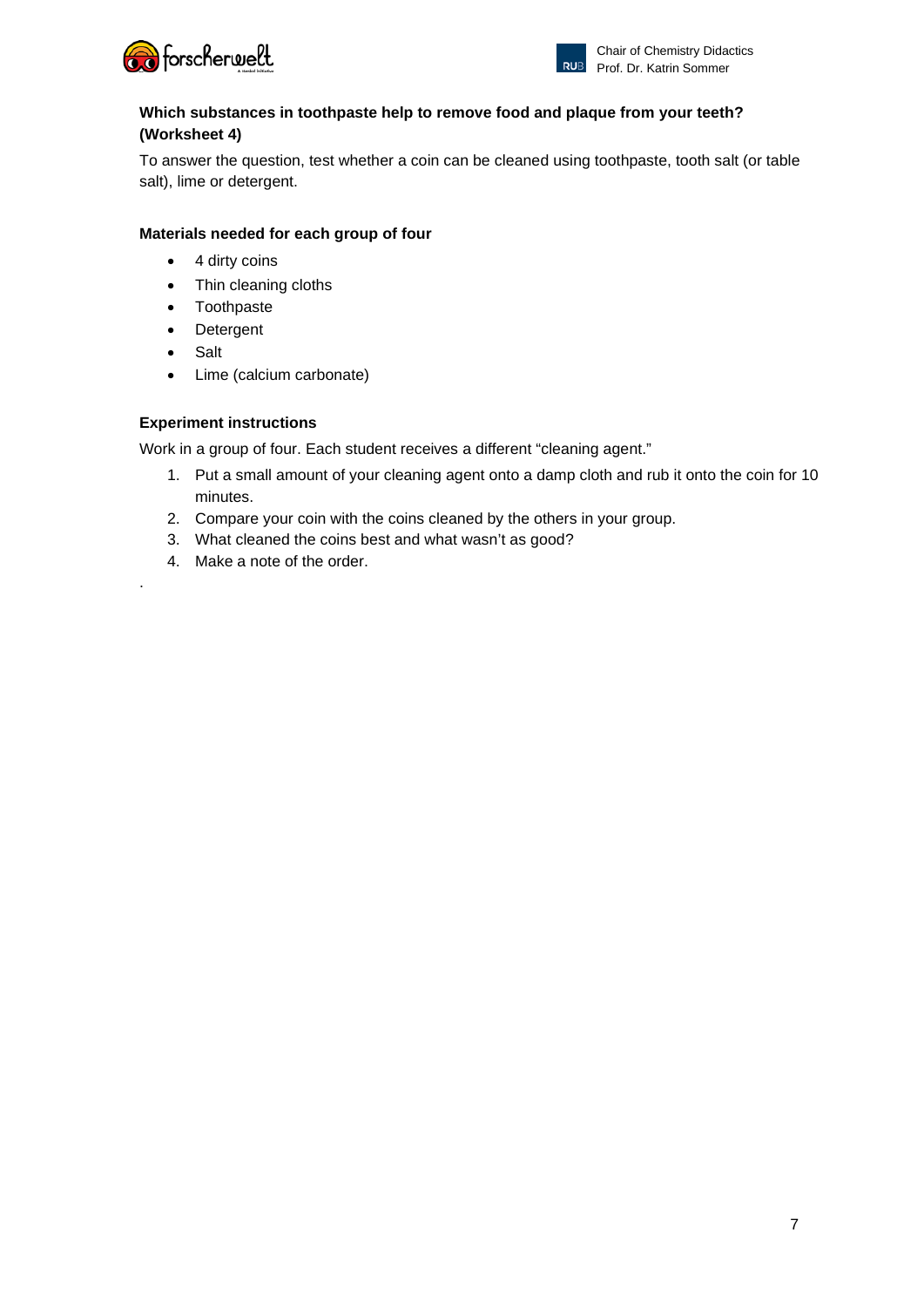![](_page_7_Picture_0.jpeg)

![](_page_7_Picture_1.jpeg)

# Skin care

![](_page_7_Picture_4.jpeg)

Our skin covers our entire body and is the organ that weighs the most. In its thickest places, it can be up to 8 mm (⅓ inch) thick; in other places it is as thin as paper.

Children don't always like to have cream applied to protect their skin. Many resist when their parents apply sunscreen to their skin in summer or cream to prevent moisture loss in winter. The second part of this lesson can help illustrate the benefits of skin cream to the students. The key questions below guide us through the lessons:

- What is the structure of our skin?
- What effect does cream have on our skin?
- What is cream made from?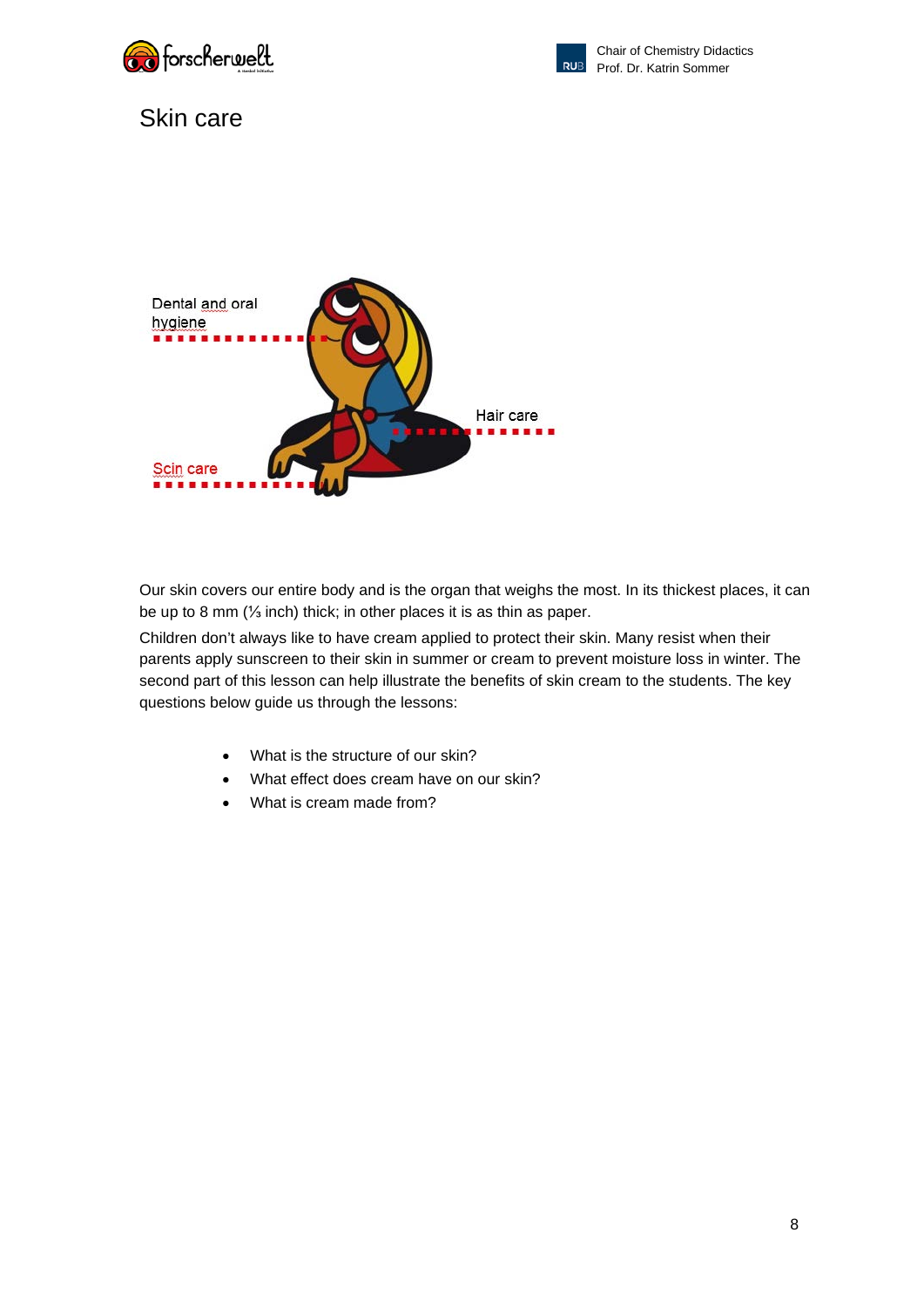![](_page_8_Picture_0.jpeg)

# Lesson 4: Structure of the skin and the effect of cream

In the introduction, we look at the important role that our skin plays by asking the students what they already know and making a note of everything on the board.

We can only see the surface of the skin with our eyes. In reality, however, it is an organ made up of several layers. The components of the skin fulfill a variety of functions. To illustrate this, we look at a model:

![](_page_8_Picture_5.jpeg)

- **Dermis:** The dermis is located between the epidermis and hypodermis. It contains a large number of nerves, blood vessels and other components such as sweat glands.
- **Hypodermis:** The hypodermis forms the lowest layer of the skin. It consists mainly of fat tissue.
- **Hair:** Hair begins in the dermis and extends up to the surface of the skin. It is moved by small muscles and protects us from the sun's rays and heat loss.
- **Sebaceous glands:** The sebaceous glands are mainly located in the upper part of the dermis and are attached to hair follicles. They form fat that protects our skin and hair.
- **Epidermis:** The epidermis is the outer layer of our skin and so provides a protective barrier from the external environment.
- **Nerves:** The nerves are located in the hypodermis and dermis. They allow us to feel touch and pain. Some of them have an oval end.
- **Blood vessels:** Blood vessels supply the skin with nutrients and oxygen.
- **Sweat glands**: The twisted tubes of the sweat glands are located deep in the skin, from where they wind their way up to the surface. Their function is to form sweat.

One can provide a large illustration of the skin and laminated cards showing the individual components of the skin. On the board, the students should match the components to the illustration.

To next give the students an idea of the size of the skin, they will conduct an experiment.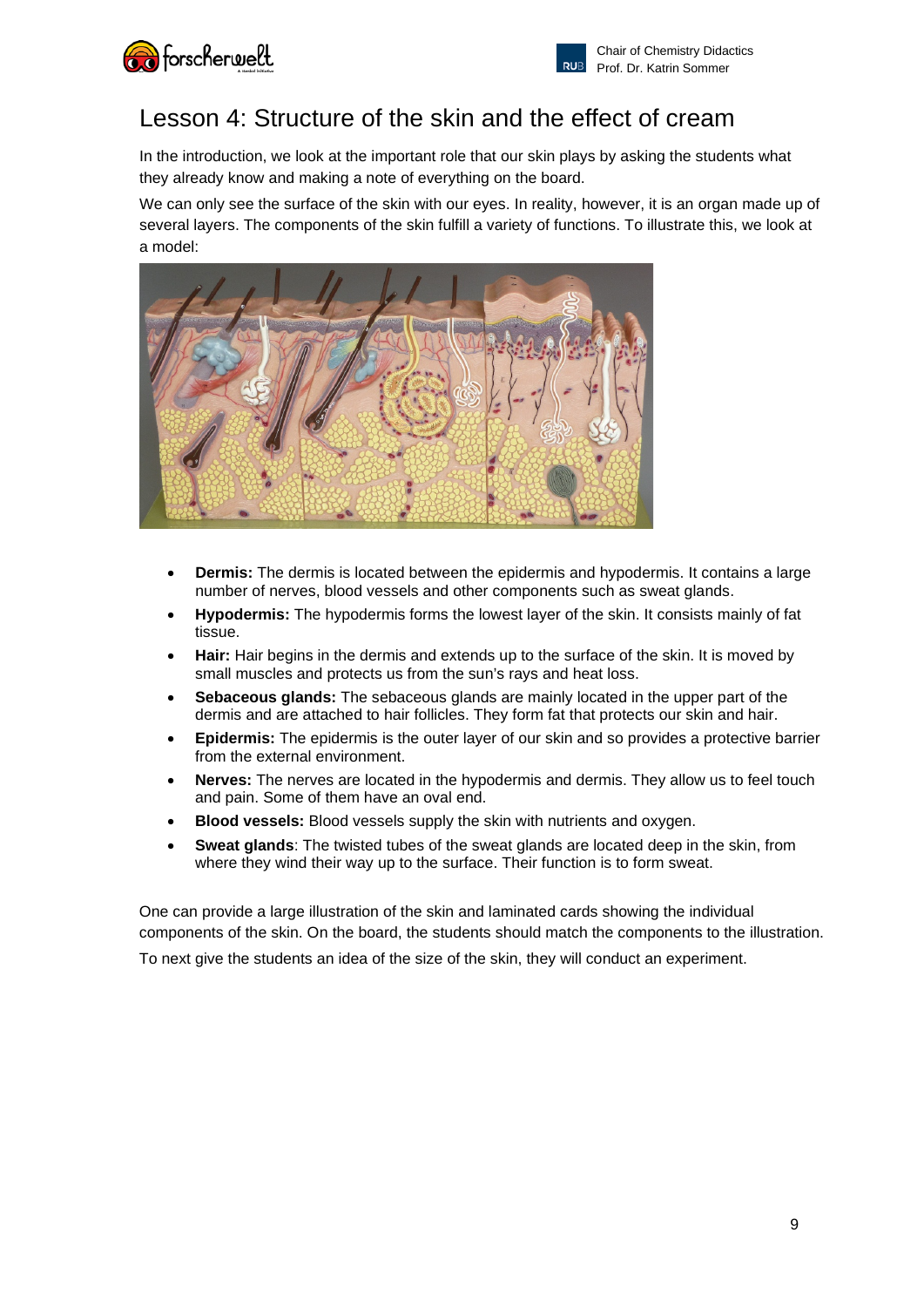![](_page_9_Picture_0.jpeg)

![](_page_9_Picture_1.jpeg)

# **How large is the surface of the skin? (Worksheet 5)**

# **Materials needed for each group**

- 1-2 rolls of toilet paper
- 1 roll of masking tape

# **Experiment instructions**

To determine the surface area of our skin, a test subject is wrapped in toilet paper.

- 1. The test subject first puts their left foot on the start of the toilet paper. Carefully wrap the toilet paper around their left leg up to their hips and then back down their right leg. Tear off the toilet paper and put the end under their right foot.
- 2. Fasten the new start of the toilet paper to the test subject's pants using masking tape and wrap the toilet paper up to their chest. At one shoulder, wrap the toilet paper down their arm until you reach the hand. Then tear off the toilet paper again. The test subject holds the end of the toilet paper with their hand.
- 3. Put the new start of the toilet paper in the test subject's other hand. Wrap it up their other arm and around their shoulders and neck until you reach their head. Be very careful when wrapping the shoulders and head as the toilet paper tears easily here.
- 4. Now carefully remove the toilet paper.
- 5. Carefully tear off the individual sheets and lay them out on the prepared squares.

A 1 m x 1 m (3 ft. x 3 ft.) square is provided on the floor as the measurement unit (piece of cardboard or marked with masking tape).

### **What effect does cream have on your skin? (Worksheet 6)**

The next experiment shows the students one of the effects of skin creams: they protect the skin from loss of moisture.

### **Materials needed for each group of two**

- 2 freezer bags
- Petroleum jelly (e.g. Vaseline)
- 2 hair bands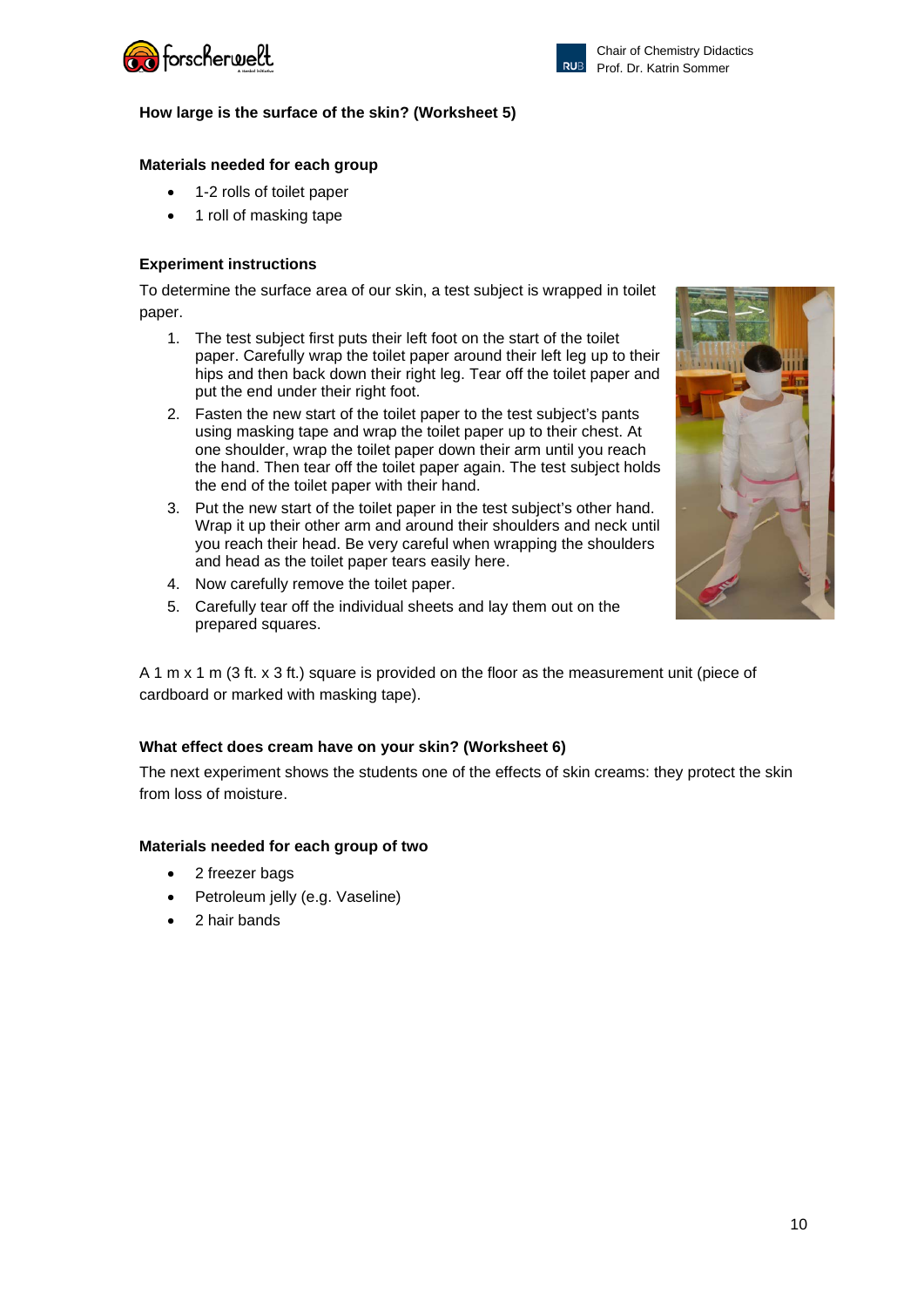![](_page_10_Picture_0.jpeg)

![](_page_10_Picture_1.jpeg)

#### **Experiment instructions**

- 1. The test subject washes both hands thoroughly with soap.
- 2. Pull a hair band over the test subject's right and left wrists (one on each wrist).
- 3. Apply some Vaseline to the test subject's right hand. Do not apply anything to their left hand.
- 4. Put both hands into freezer bags and seal the bags with the hair bands so that no air can get in.
- 5. Observe the test subject's hands for 5 minutes.

![](_page_10_Picture_9.jpeg)

**Observation:** After 5 minutes, significantly fewer drops of water have accumulated on the inside of the freezer bag containing the hand to which Vaseline has been applied than on the inside of the other freezer bag.

**Conclusion:** The skin can lose water via its surface. Dry patches of skin do not contain enough moisture. Cream protects the skin from water loss and improves its moisture and fat content.

#### **Optional**

In the Forscherwelt or Research World education initiative, a simple digital microscope is available that can be used to produce greatly enlarged images of the skin and show them on a computer screen. By way of example, we produce an image of the inner and outer surfaces of the hand: The skin on the back of the hand (hairy skin) is very different from the skin on the palm of the hand (hairless skin). Hairless skin is found on the fingers, palms of the hand and soles of the feet and forms a pattern made up of lines that is different in every person. Hairy skin is found on the rest of the body. It forms diamond-shaped areas of differing sizes.

![](_page_10_Figure_14.jpeg)

![](_page_10_Picture_16.jpeg)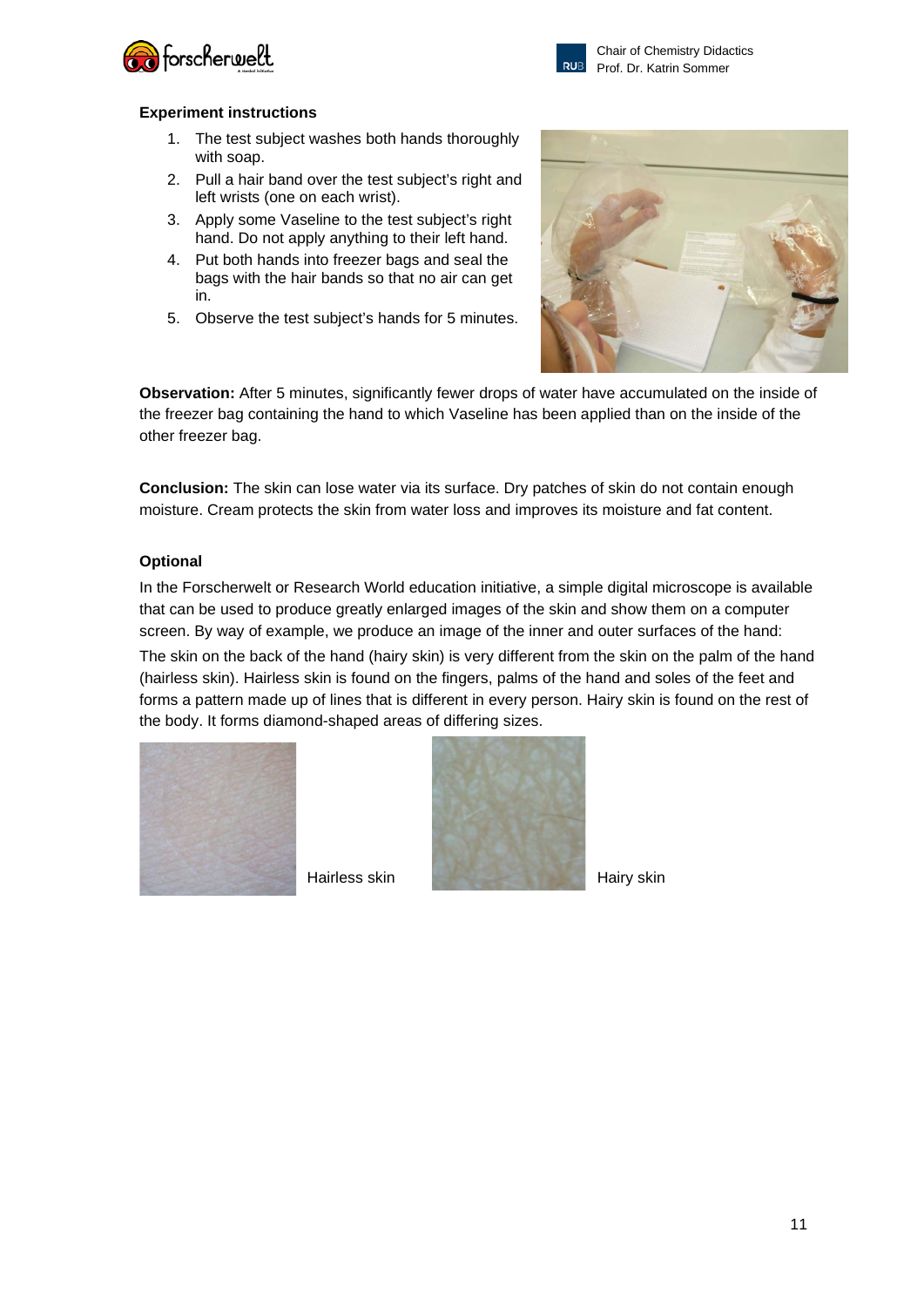![](_page_11_Picture_0.jpeg)

![](_page_11_Picture_1.jpeg)

# Lesson 5: Investigating the properties of water and oil

Having looked at the skin itself and the effect of creams in the previous lesson, the students will now investigate two important ingredients of creams: oil and water. Creams are emulsions in which either microscopically fine droplets of oil are dispersed in a water phase or, conversely, tiny droplets of water are dispersed in an oil phase. Because water and oil cannot in principle be mixed, emulsifiers are needed as additives.

In the first experiment, the students must investigate whether various oils and water can be mixed together. They are familiar with some oils, such as sunflower oil, from everyday life. In addition to cooking oils, there are also other oils such as isopropyl myristate, which is abbreviated to IPM. This is a colorless and odorless thin oil that is also used in creams. IPM helps the cream to be better absorbed and reduces oily shine. It is important to briefly introduce this oil as a cream component before the experiment is started as the students will not have come across it in everyday life. As an alternative you can also use paraffin oil.

### **Which liquids can be mixed together? (Worksheet 7)**

# **Materials needed for each group of two**

- Approx. 20 ml (1 fl. oz.) sunflower oil
- Approx. 20 ml (1 fl. oz.) olive oil
- Approx. 20 ml (1 fl. oz.) IPM
- 6 test tubes
- **Pipettes**
- **Water**

### **Experiment instructions**

- 1. Label 6 test tubes with the numbers 1 through 6.
- 2. Conduct experiment 1 as in the table below:
	- a. Pour about 1 cm  $(½$  inch) of liquid 1 into the test tube.
	- b. Add exactly the same amount of liquid 2 and carefully seal the test tube with a stopper.
	- c. Shake the liquids well and wait for about 3 minutes.
	- d. Check the boxes in the table to show whether or not the liquids can be mixed together.
- 3. Conduct experiments 2 through 6 in exactly the same way.

The students record their results in a table in the worksheet.

### **Which of the liquids to be investigated can conduct electricity? (Worksheet 8)**

Some liquids can conduct electricity. Using block batteries that are connected to a small LED light, the students can see whether or not a liquid conducts electricity.

#### **Materials needed for each group of two**

- 1 block battery (9 V) with two wires and connected LED light
- 3 watch glasses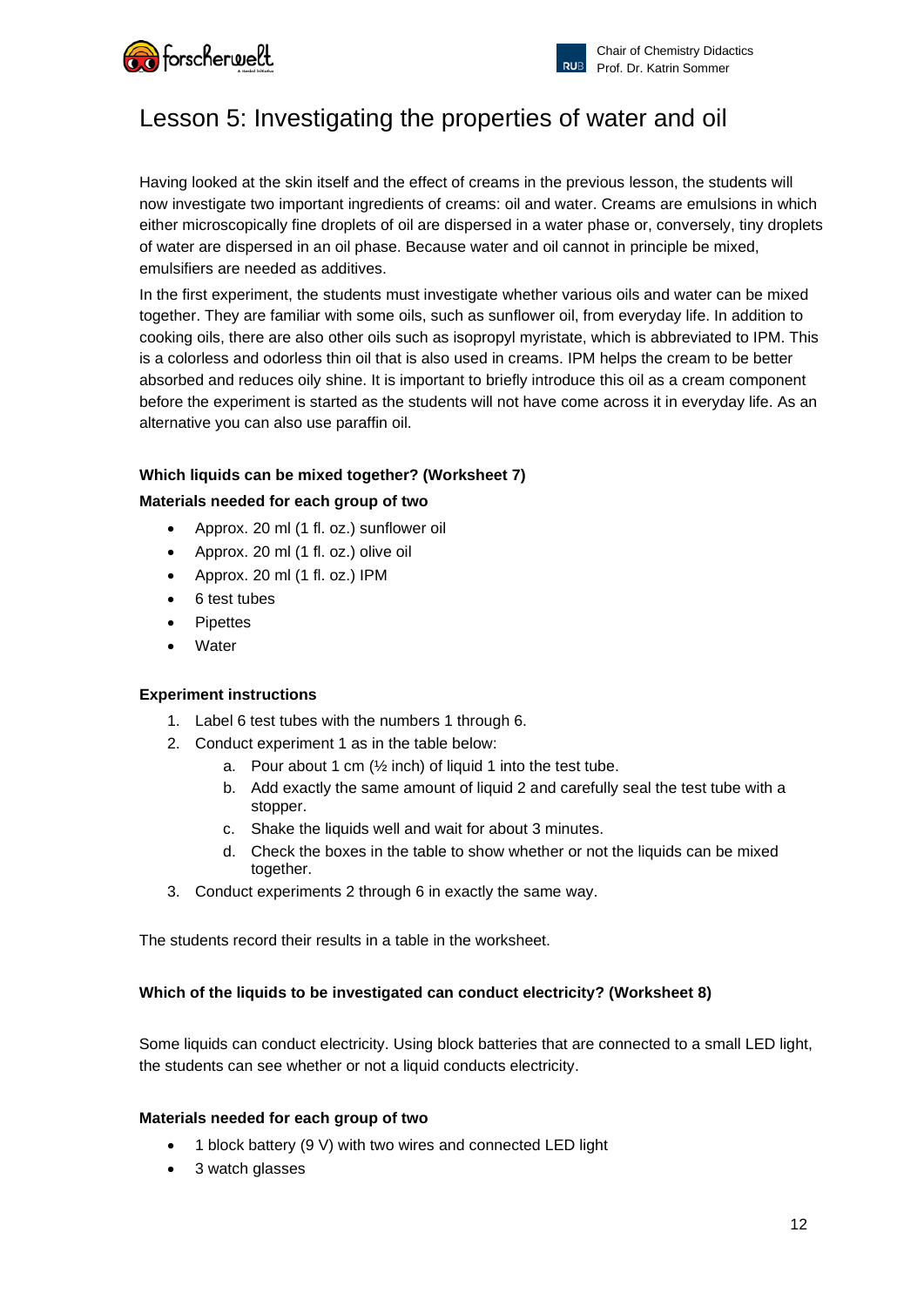![](_page_12_Picture_0.jpeg)

![](_page_12_Picture_1.jpeg)

- **Pipettes**
- Approx. 5 ml (1 teaspoon) sunflower oil
- Approx. 5 ml (1 teaspoon) IPM
- **Water**

# **Experiment instructions**

- 1. You are provided with a battery with an LED. Check whether the LED lights up red when you briefly hold the two ends of the battery wires together.
- 2. Use a pipette to add 2 ml (½ teaspoon) of water to a watch glass.
- 3. Hold the ends of the battery wires in the water. The ends of the wires must not touch each other. If the small light illuminates, the liquid conducts electricity. Make a note of the result in the table.
- 4. Wipe the ends of the wires well with a tissue or paper towel after they have been used.
- 5. Repeat steps 2 through 4 with sunflower oil, olive oil and IPM.

![](_page_12_Picture_13.jpeg)

The students are now in a position to answer the following questions:

- Can water be mixed with oil?
- What floats on top, water or oil?
- Can the different oils be mixed together?
- Does water conduct electricity?
- Does oil conduct electricity?
- $\rightarrow$  If a substance has "water properties," it cannot be mixed with oils but does conduct electric current.
- $\rightarrow$  If a substance has "oil properties," it can be mixed with other oils but not with water. Oil does not conduct electricity.

Option: If a variety of creams are available, the students can investigate their conductivity. Depending on whether the cream is an oil-in-water (o/w) or water-in-oil (w/o) emulsion, it conducts or does not conduct electricity. This measurement can be used as the introduction to the next lesson.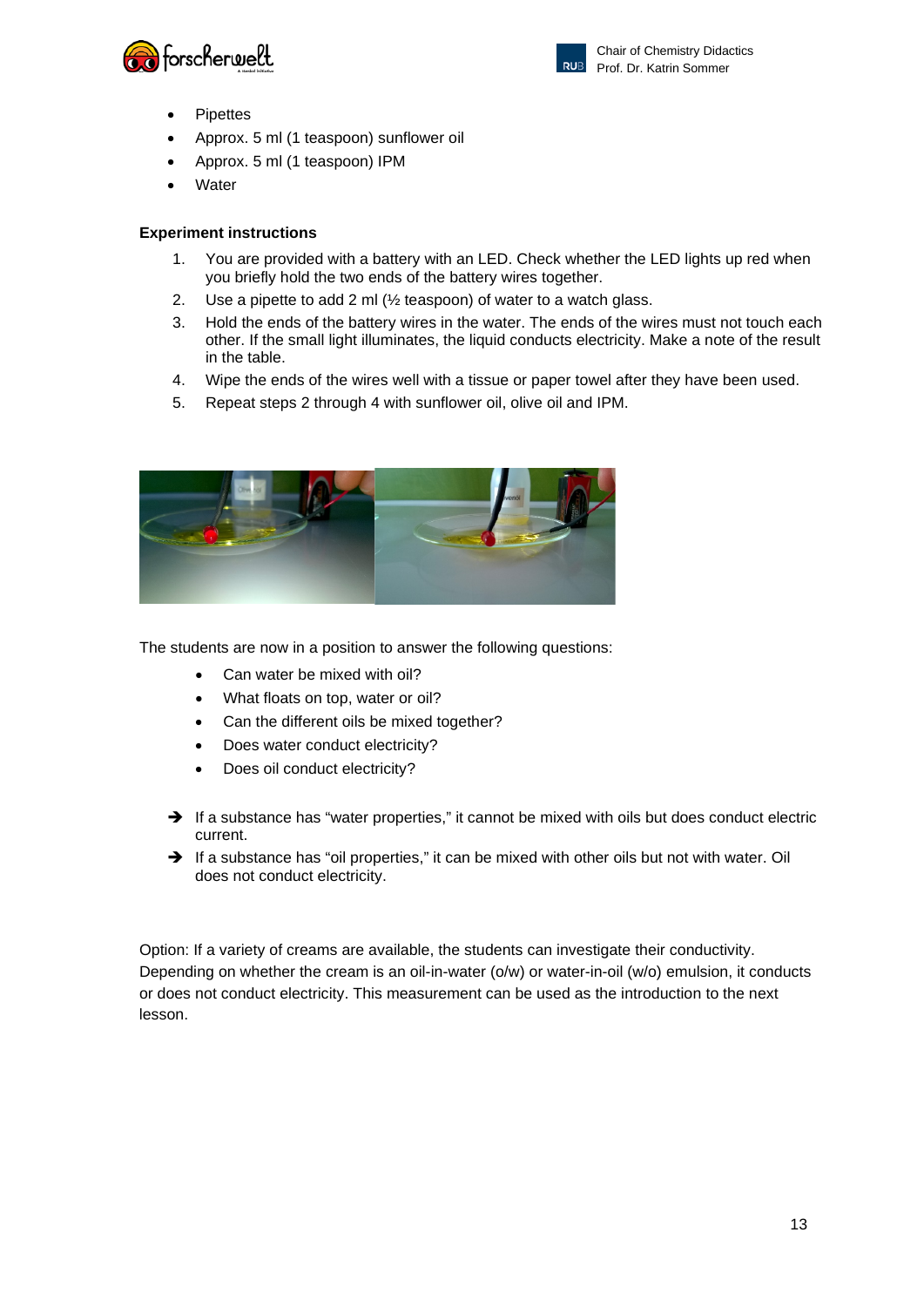![](_page_13_Picture_0.jpeg)

![](_page_13_Picture_1.jpeg)

# Lesson 6: Making your own cream

To conclude the lessons on skin care, the students are given the opportunity to make their own cream. This introduces them to an additional component, the emulsifier. An emulsifier is an additive that enables fine droplets of oil to be dispersed in an aqueous phase or, conversely, fine droplets of water to be dispersed in an oil phase without the water and oil re-separating. In other words, an emulsifier can be used to produce emulsions, e.g. skin creams.

# **Materials needed for each group of two**

- 2 metal balls (approx. 5 mm or  $\frac{1}{4}$  inch in diameter)
- Plastic container with a screw top
- Approx. 5 ml (1 teaspoon) emulsifier (e.g. macrogol stearate 8, available from pharmacies)
- Approx. 5 ml (1 teaspoon) paraffin oil

# **Experiment instructions (Worksheet 9)**

- 1. Put 2 metal balls into a plastic container with a screw top.
- 2. Put into the plastic container: a) 7 ml (1 teaspoon) paraffin oil b) 1 ml (¼ teaspoon) emulsifier
- 3. Screw the top onto the container and shake vigorously.
- 4. Add 2 ml (½ teaspoon), screw the top back onto the container and shake for approx. 30 seconds.
- 5. Repeat step 4) another six times until you have added 14 ml (3½ teaspoons) of water to your cream.

To help the students keep track when adding the water, they should check off a box in the table below each time they do so:

In the previous lesson, the students learned how to investigate the properties of oil and water. On the basis of this knowledge, they should now test the conductivity of the cream they made.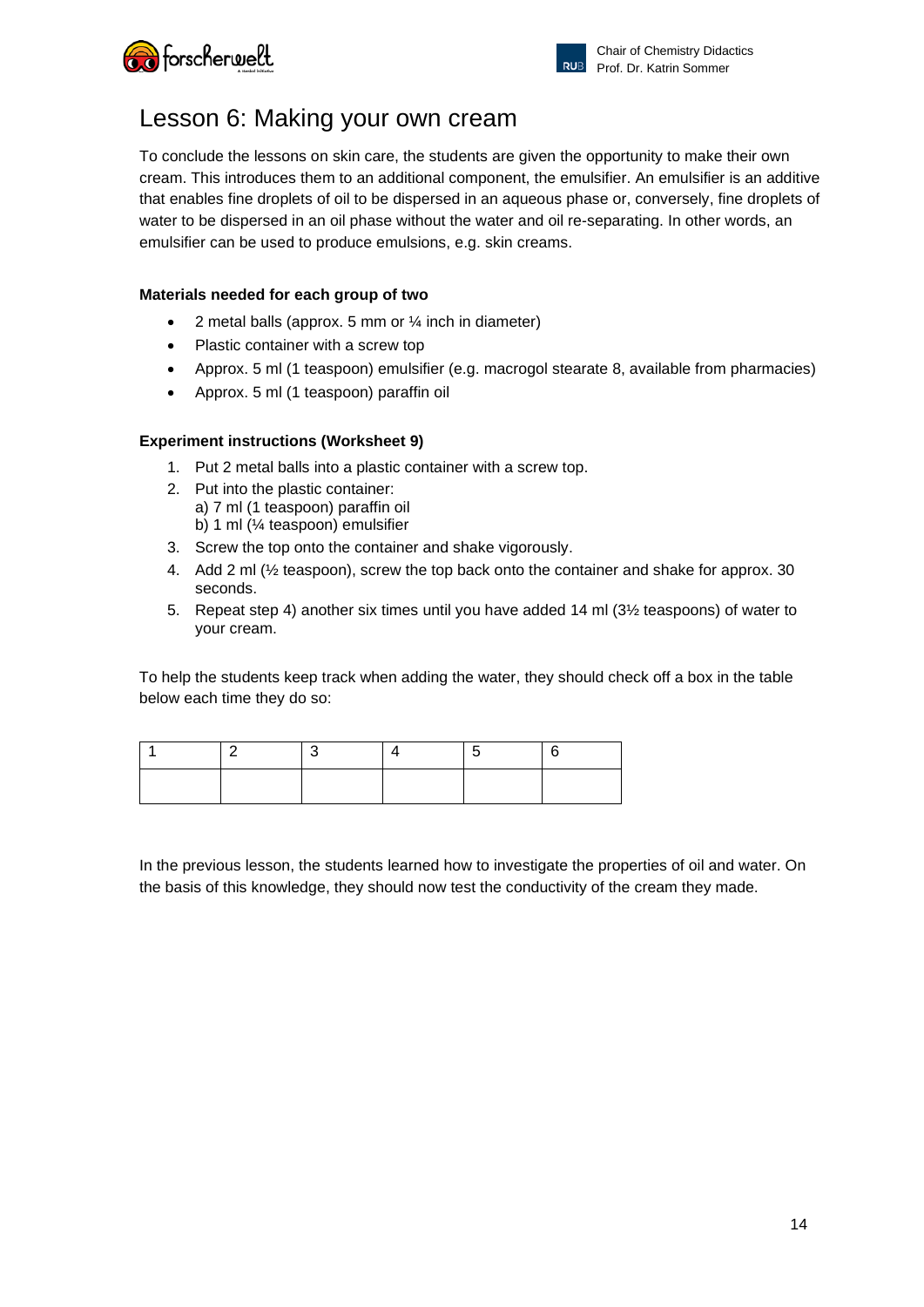![](_page_14_Picture_0.jpeg)

![](_page_14_Picture_1.jpeg)

# Hair care

![](_page_14_Picture_4.jpeg)

Our hair also requires special care to make sure it stays healthy. In the previous lessons, we learned that skin produces sebum (fat). This makes our hair greasy after a while and means that we need to wash it. But why do we use shampoo to do so? The key questions below will guide us through the topic of hair care:

- What happens when we wash our hair with shampoo?
- How viscous is shampoo?
- How stable is a single hair?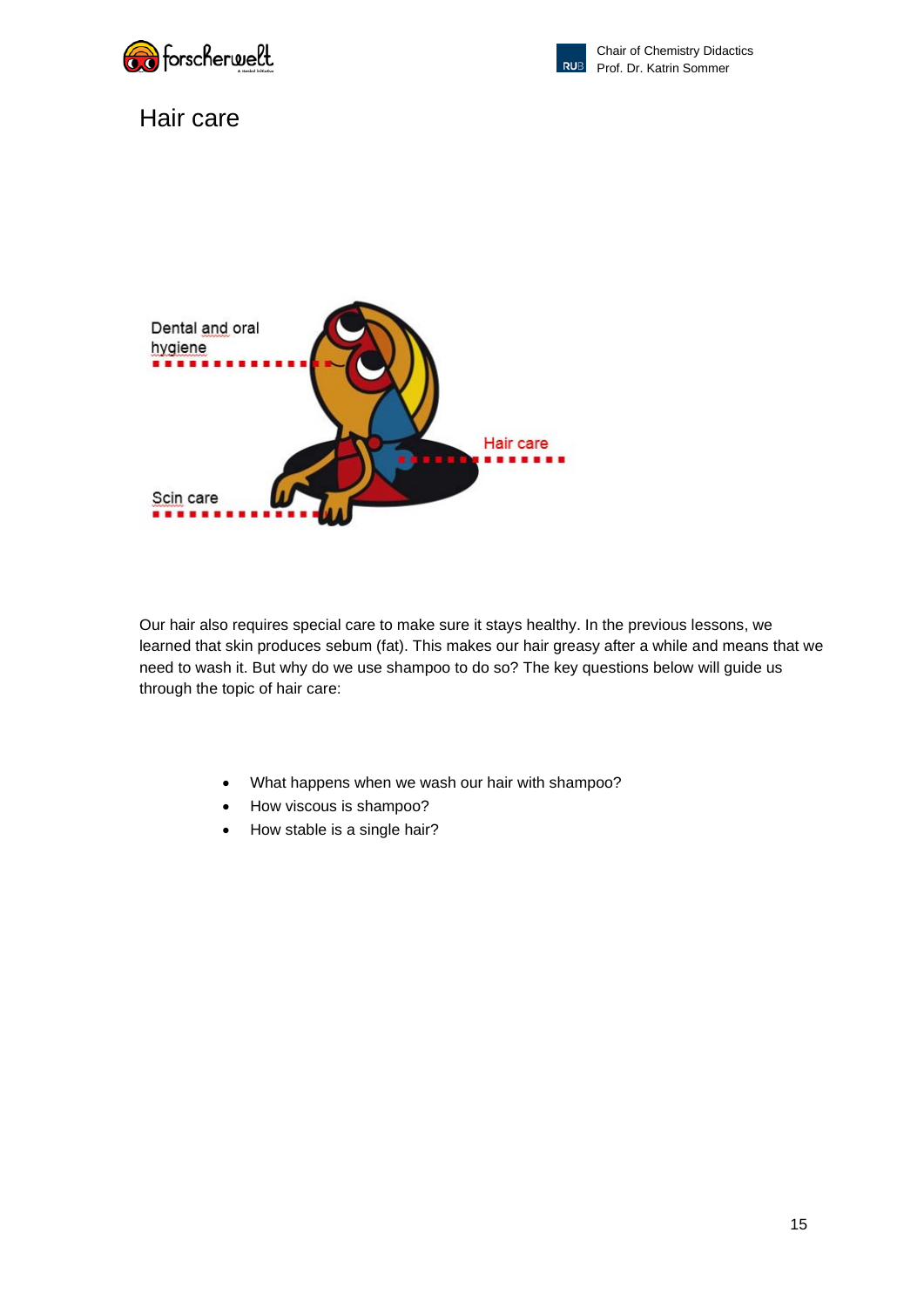![](_page_15_Picture_0.jpeg)

# Lesson 7: Degreasing effect of shampoo

To introduce the topic, it is important to mention why we need to wash our hair at all. The students are reminded of the structure of the skin, which has already been discussed: the skin contains sebaceous and sweat glands. They produce fat and sweat on the head too, which means that our hair becomes greasy after a few days. This is why we need to wash our hair regularly. To do so, we use shampoos which contain surfactants. They are able to wash the fat out of our hair.

Surfactants are active cleansing agents used in detergents and cleaning products as well as in body care products such as shower gel, shampoo and toothpaste. Surfactants have a part that attracts water and a part that repels water. As a result, they can be found at the interface between the aqueous and the oily phase in water/oil mixtures. When we wash our hair, they surround the fat in the hair and lift it away.

In addition to the surfactants that degrease and clean our hair, shampoos also contain other ingredients that have different effects depending on their composition. Examples include shine, ease of combing, moisturizing effects, greater degreasing or reduced formation of dandruff. The students should now experience at a phenomenological level how shampoo works in order to understand why we use it to wash our hair.

# **Why do we use shampoo to wash our hair? (Worksheet 10)**

# **Materials needed for each group of two**

- 6 filter papers (at least 7 cm or 3 inches in diameter; round coffee filters are also suitable)
- 4 strands of hair (buffalo hair or synthetic hair from a hairdressing supplier)
- Approx. 30 ml (2 tablespoons) sunflower oil
- 4 cable ties in different colors
- 4 watch glasses
- **Hairdryer**
- **Pipettes**
- **Scales**
- Shampoo
- **Soapsuds**

### **Preliminary test – the grease spot test**

- 1. Use a pencil to draw two circles on a sheet of filter paper and label them "water" and "oil."
- 2. Add a drop of water to one circle and a drop of sunflower oil to the other circle.
- 3. Dry the filter papers using a hairdryer.

**Observation:** A stain remains on the filter paper onto which oil has been drizzled after it has been dried; the water stain disappears completely after drying.

![](_page_15_Picture_23.jpeg)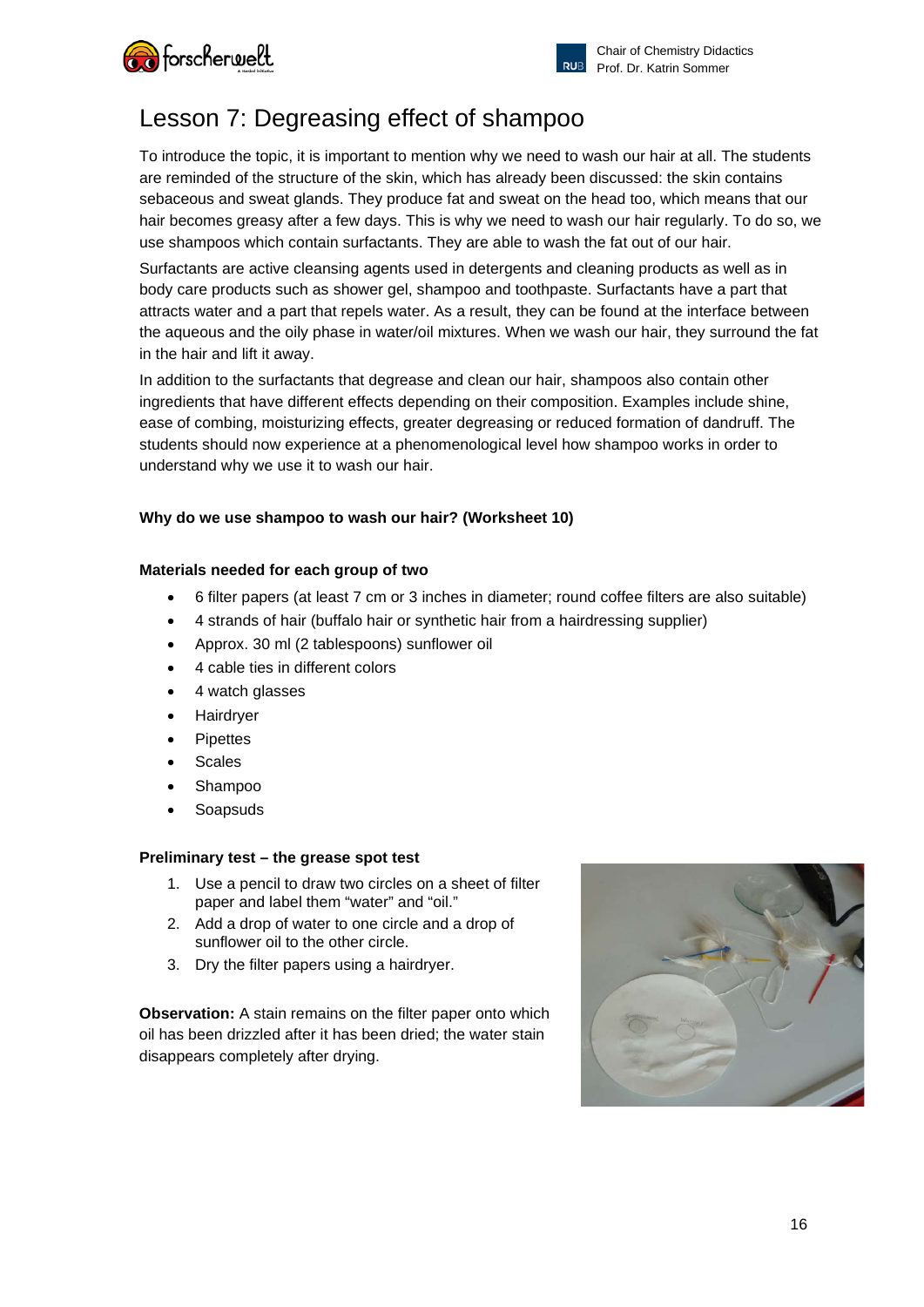![](_page_16_Picture_0.jpeg)

![](_page_16_Picture_1.jpeg)

Work with your partner. Check off the steps as you do them.

![](_page_16_Picture_4.jpeg)

1. Three strands of hair need to be washed with different cleaning agents (water, soapsuds and shampoo). You need a fourth strand of hair for comparison. The four strands of hair must be marked so that you can tell the difference between them. To do so, use cable ties and the following color code:

![](_page_16_Picture_6.jpeg)

| <b>Hair strand</b> | <b>Cleaning agent</b> | Color of cable tie |  |
|--------------------|-----------------------|--------------------|--|
|                    | Water                 | <b>Blue</b>        |  |
|                    | Soapsuds              | Yellow             |  |
|                    | Shampoo               | Red                |  |
|                    | No cleaning agent     | White              |  |

- 2. Rub sunflower oil into the four strands of hair: put each strand of hair onto a watch glass. Add 5 ml (1 teaspoon) of sunflower oil to each strand and massage it into the hair.
- 3. Carefully dab excess sunflower oil from the strands of hair.
- 4. Rinse hair strand 1 (blue) under running water for one minute.
- 5. Dry the strand of hair with the hairdryer.
- 6. Use the disposable pipette to put 5 ml (1 teaspoon) of soapsuds onto a watch glass and rub it into hair strand 2 (yellow) for 1 minute.
- 7. Rinse the hair strand under running water for one minute and dry it with the hairdryer.
- 8. Put 5 ml (1 teaspoon) of shampoo onto a watch glass and treat hair strand 3 (red) like hair strand 2.
- 9. Do the grease spot test on all the strands of hair.

Which cleaning agent worked best and leaves the least amount of grease on the filter paper? Make a note of the order.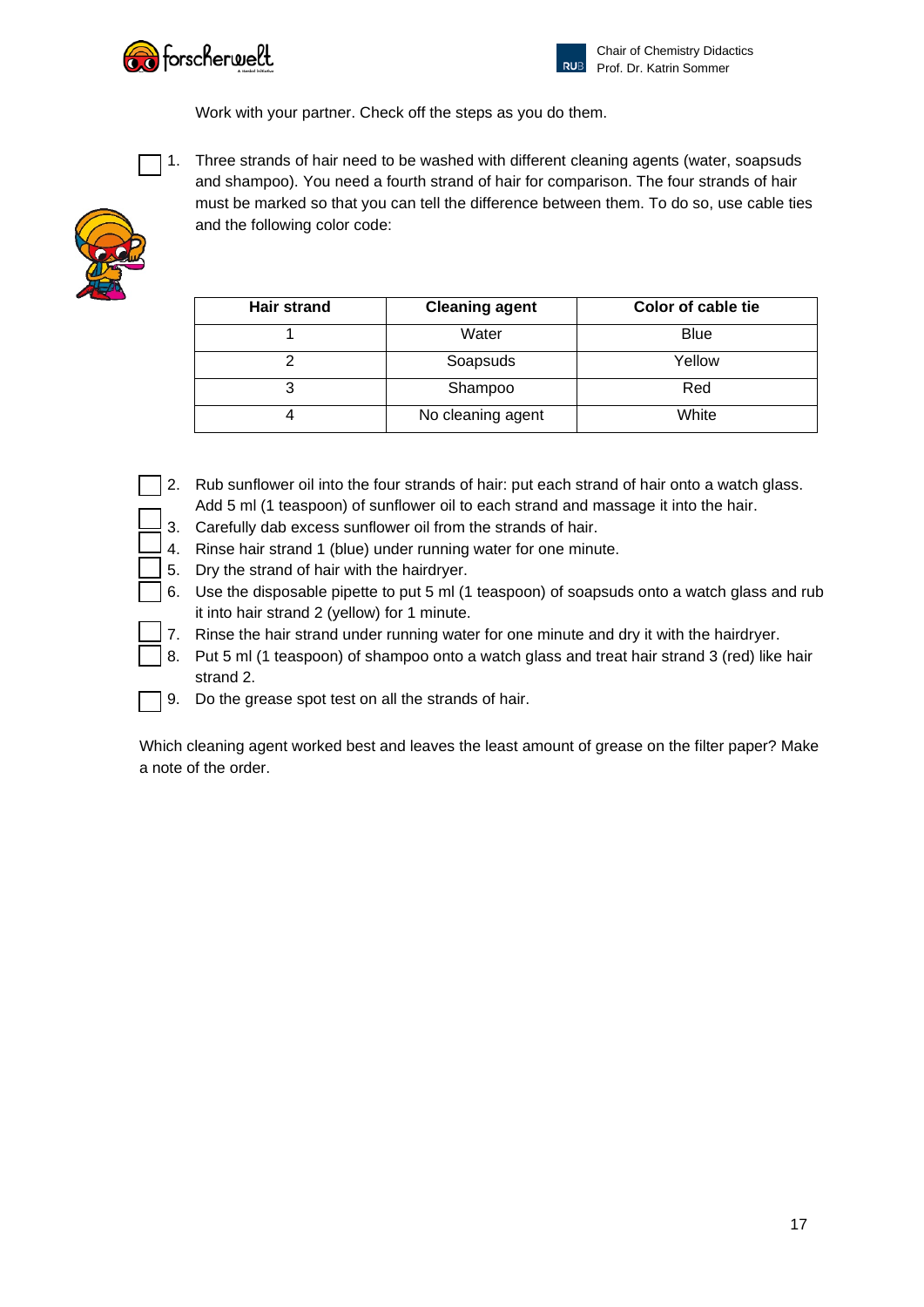![](_page_17_Picture_0.jpeg)

# Lesson 8: Viscosity of shampoo

In this lesson we will look at another important property of shampoo: its viscosity.

Shampoo must be dispensed and distributed throughout the hair. This means it is essential that it has the right viscosity. If a shampoo is too liquid, it would run off the fingers before it could be applied to the hair. If it is too thick, it would not be properly distributed throughout the hair. But how viscous is shampoo in comparison with other liquids? This is something we will test using a measurement device (falling ball viscometer) that we build ourselves.

# **How viscous are water, honey, syrup and shampoo? (Worksheet 11)**

# **Materials needed for each group**

- 1 transparent plastic tube (50 cm or 20 inches long, diameter of approx. 1 cm or  $\frac{1}{2}$  inch)
- Funnel
- Rubber stopper
- 4 metal balls (diameter approx. 6 mm or  $\frac{1}{4}$  inch)
- Shampoo
- Liquids of different viscosities, e.g. syrup, liquid honey, shampoo, water
- Support rod + base
- 2 stand clamps + bossheads

First divide the class between four tables so that the students on each table can set up their measuring apparatus. Each table is assigned a liquid (water, honey, syrup or shampoo).

If you don't have enough time you can prepare the tubes before the lesson.

### **Measuring apparatus setup**

- 1. Label the tube with lines 10 cm (4 inches) apart and clearly mark the start and finish. The distance between the start and finish should be 30 cm (12 inches).
- 2. Fix the tube to a support rod so that it hangs vertically.
- 3. Seal the bottom end of the tube with a stopper.

![](_page_17_Figure_22.jpeg)

### **Procedure**

- 1. Fill the tube with the liquid assigned to your table (water, honey, syrup or shampoo).
- 2. Put a ball into the tube and measure the time it takes the ball to travel the distance between the start and finish. Record the time in the table below (fall time 1).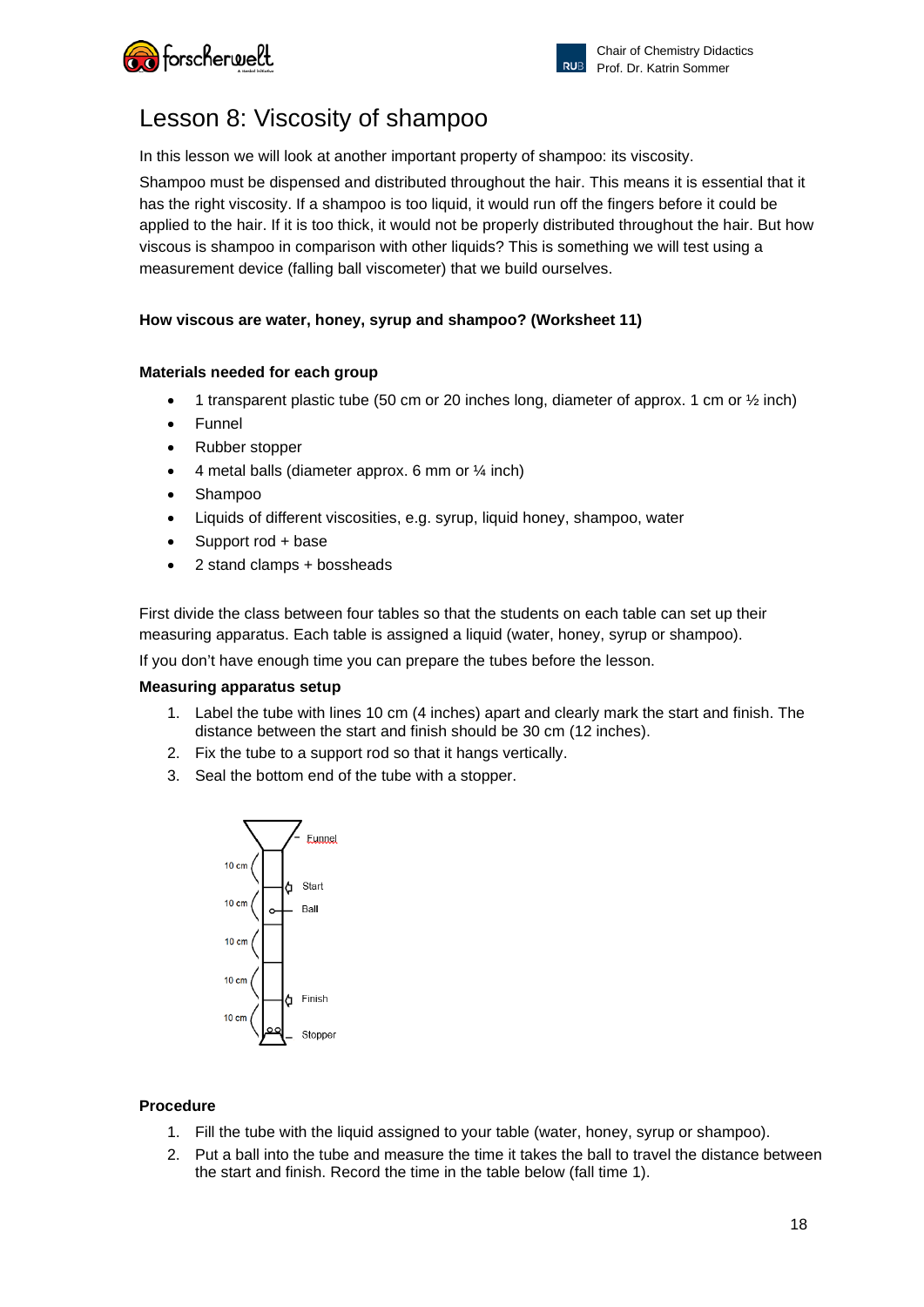![](_page_18_Picture_0.jpeg)

- 3. Repeat the measurement three times and also record the figures in the table (fall times 2- 4).
- 4. Now go to the next table and carry out the measurements there with the liquid that the students on that table put into their tube.
- 5. After you have been to all 4 stations, you will be back at "your" table. Calculate the average (mean value) of the four fall time measurements for "your" sample.

The students are given instructions in their worksheet on how to find the average and so will be able to fill out this table at the end of the experiment. The results of all the groups are compiled on the board and discussed.

| Sample                  | Water | Honey | Syrup | Shampoo |
|-------------------------|-------|-------|-------|---------|
| Fall time 1             |       |       |       |         |
| (in seconds)            |       |       |       |         |
| Fall time 2             |       |       |       |         |
| (in seconds)            |       |       |       |         |
| Fall time 3             |       |       |       |         |
| (in seconds)            |       |       |       |         |
| Fall time 4             |       |       |       |         |
| (in seconds)            |       |       |       |         |
| Average<br>(in seconds) |       |       |       |         |

The results of the experiment clearly illustrate the different viscosities of the liquids. The viscosity of honey would be too high for a shampoo, whereas the viscosity of water and syrup would be too low.